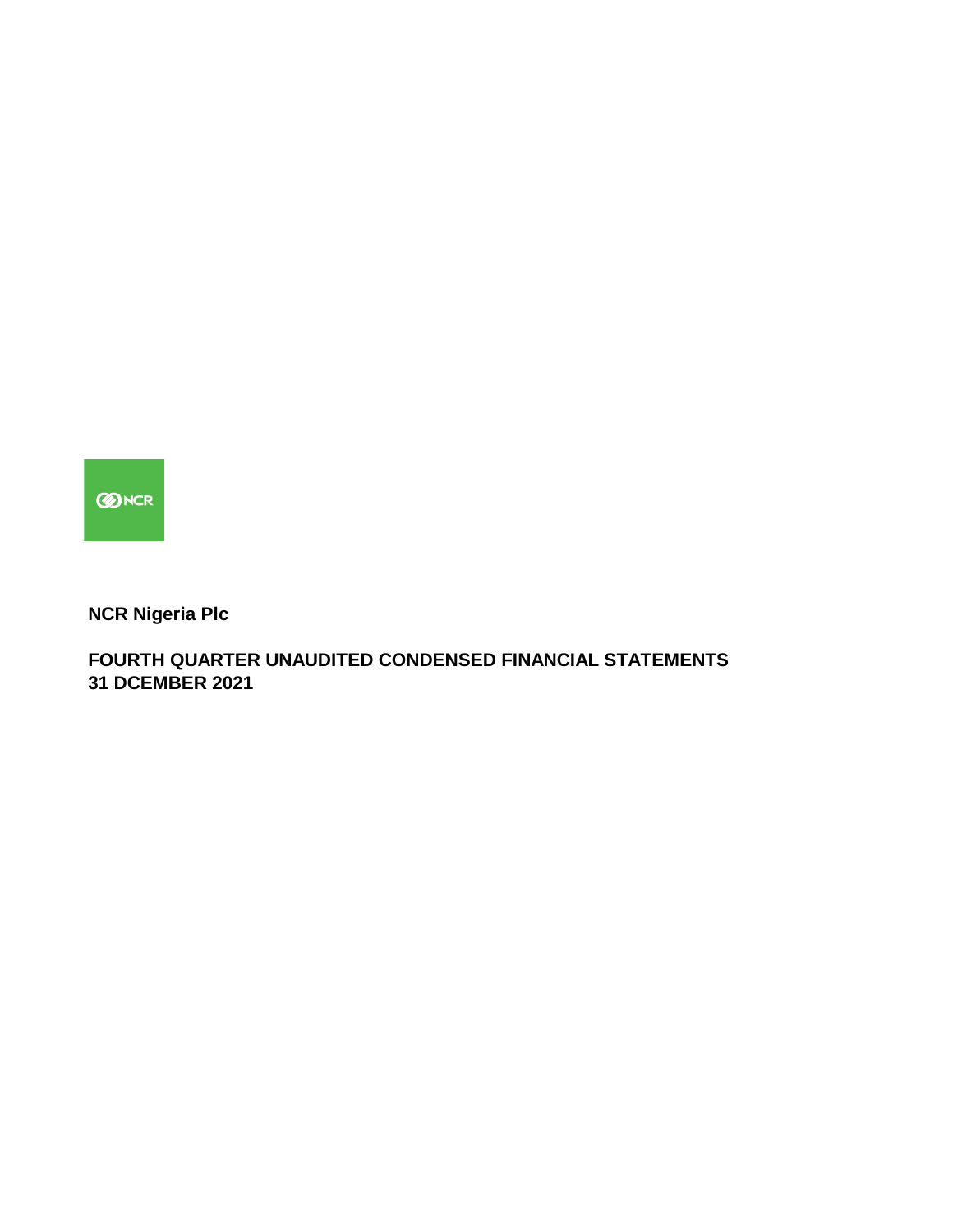## **NCR (NIGERIA) PLC PERIOD ENDED 31 DECEMBER 2021 UNAUDITED STATEMENT OF PROFIT OR LOSS AND OTHER COMPREHENSIVE INCOME**

|                                                                                                                         | <b>Note</b> | 31/12/2021<br><b>N'000</b> | 31/12/2020<br><b>N'000</b> | <b>Oct-Dec</b><br>2021<br><b>N'000</b> | <b>Oct-Dec</b><br>2020<br><b>N'000</b> |
|-------------------------------------------------------------------------------------------------------------------------|-------------|----------------------------|----------------------------|----------------------------------------|----------------------------------------|
| Revenue from contracts with customers                                                                                   | 3           | 2,540,792                  | 5,125,508                  | 582,820                                | 1,290,446                              |
| <b>Cost of Sales</b>                                                                                                    | 3B          | (2, 283, 787)              | (4,833,330)                | (709, 856)                             | (1,032,848)                            |
| <b>Gross profit</b>                                                                                                     |             | 257,005                    | 292,178                    | (127, 036)                             | 257,598                                |
| <b>Distribution Expenses</b>                                                                                            | 14          | (40,908)                   | (56, 131)                  | 85,890                                 | (84, 637)                              |
| <b>Administrative Expense</b>                                                                                           | 15          | (60, 651)                  | (115, 894)                 | 24,325                                 | (17, 073)                              |
| <b>Other Operating Income</b>                                                                                           | 4           | 838,057                    | 33,228                     | 830,999                                | 6,309                                  |
| Other Gain/ (Loss)                                                                                                      | 13          | (442, 441)                 | 181,291                    | (442, 441)                             |                                        |
| Fair Value Loss on Long Term Intercompany                                                                               | 13          | (186, 682)                 | (357, 198)                 | (45, 684)                              | (2,699)                                |
| Foreign Exchange Gain/(Loss)<br>Fair Value Loss on Financial Derivative                                                 |             | (43, 859)                  | (176, 259)                 | (30, 834)                              | (76, 823)                              |
| <b>Finance Cost</b>                                                                                                     |             |                            |                            |                                        |                                        |
| Profit/ (Loss) before Tax                                                                                               |             | 320,522                    | (198, 785)                 | 295,220                                | 82,676                                 |
| Income Tax Expense                                                                                                      |             |                            | (92, 345)                  |                                        |                                        |
| Profit/ (Loss) after Tax                                                                                                |             | 320,522                    | (291, 130)                 | 295,220                                | 82,676                                 |
| <b>Other Comprehensive Income</b>                                                                                       |             |                            |                            |                                        |                                        |
| Items that will not be reclassified subsequently to profit or loss:<br>Actuarial loss on retirement benefit: net of tax |             |                            | (15,663)                   |                                        |                                        |
| Other Comprehensive Loss for the Year, net of Tax                                                                       |             |                            | (15,663)                   |                                        |                                        |
| Total Comprehensive Income for the Year, net of Tax                                                                     |             | 320,522                    | (306, 793)                 | 295,220                                | 82,676                                 |
| Earnings per share data:                                                                                                |             |                            |                            |                                        |                                        |
| Basic/ diluted earnings/ (loss) per share (Naira)                                                                       |             | 2.97                       | (2.70)                     | 2.73                                   | 0.77                                   |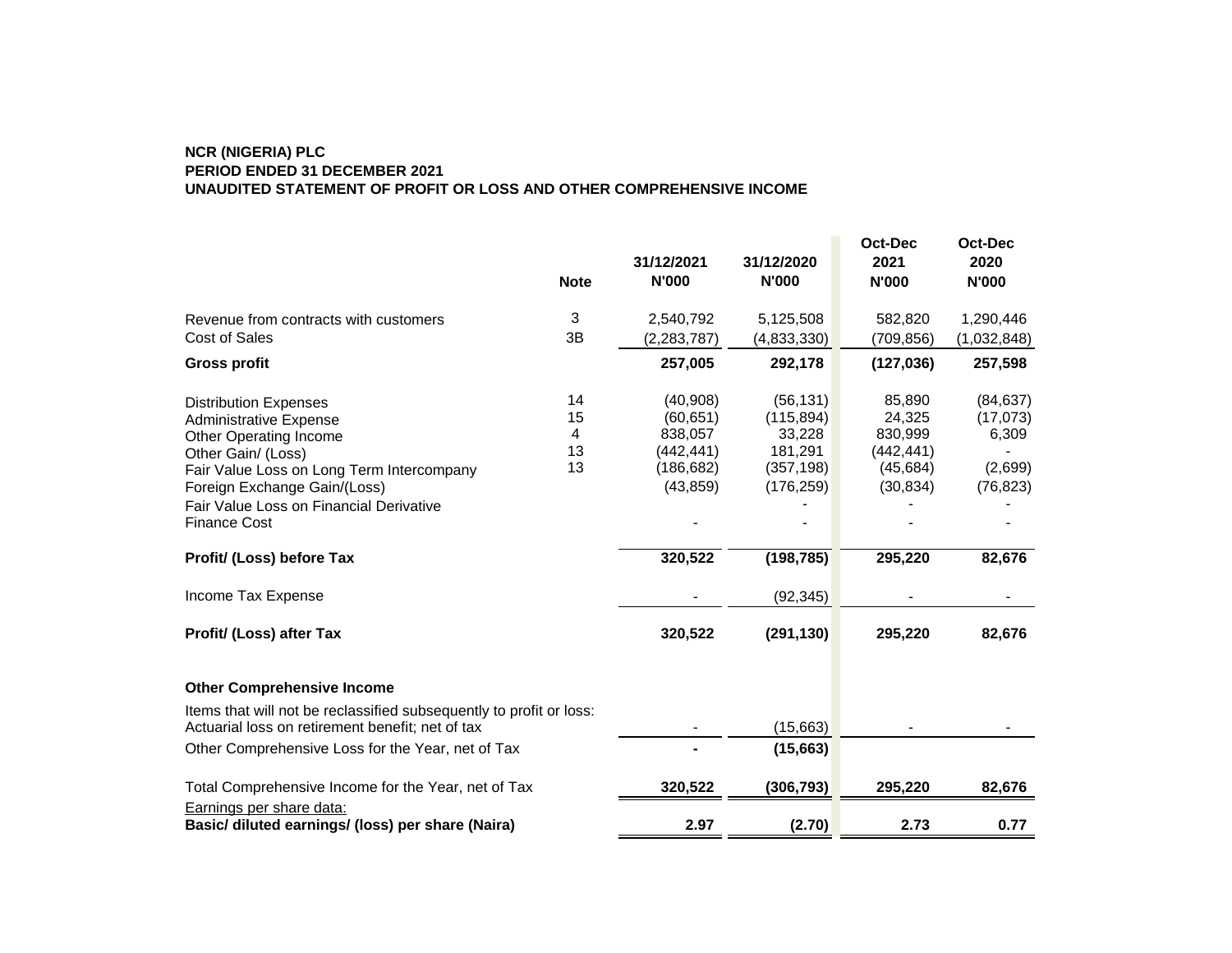## **NCR (NIGERIA) PLC PERIOD ENDED 31 DECEMBER 2021 UNAUDITED STATEMENT OF FINANCIAL POSITION**

|                                                         |             |            | 31/12/2021   | 31/12/2020   |
|---------------------------------------------------------|-------------|------------|--------------|--------------|
| <b>ASSETS</b>                                           | <b>Note</b> | <b>USD</b> | <b>N'000</b> | <b>N'000</b> |
| <b>Non-current assets</b>                               |             |            |              |              |
| Property, plant and equipment                           | 14          |            | 40,849       | 522,492      |
| Retirement benefit assets<br><b>Deferred Tax Assets</b> |             |            | 14,431       | 14,431       |
| <b>Total non-current assets</b>                         |             |            | 55,280       | 536,923      |
| <b>Current assets</b>                                   |             |            |              |              |
| Inventories                                             | 5           |            | 423,082      | 686,859      |
| Trade and other receivables                             | 6           |            | 959,784      | 1,665,739    |
| Prepayments                                             | 7           |            | 11,498       | 41,549       |
| <b>Financial Derivatives</b>                            |             |            |              |              |
| Cash and Cash equivalents                               | 8           |            | 2,700,818    | 2,577,699    |
| Other current assets                                    | 9           |            | 967,003      | 885,253      |
| <b>Current Tax Receivable</b>                           |             |            |              |              |
| <b>Total current assets</b>                             |             |            | 5,062,186    | 5,857,099    |
| <b>Total assets</b>                                     |             |            | 5,117,466    | 6,394,022    |
| <b>Equity and Liabilities</b>                           |             |            |              |              |
| Share capital                                           |             |            | 54,000       | 54,000       |
| Retained earnings                                       |             |            | (489, 407)   | (809, 929)   |
| Other reserves                                          |             |            | (88, 228)    | (88, 228)    |
| <b>Total equity</b>                                     |             |            | (523, 635)   | (844, 157)   |
| <b>Non-current liabilities</b>                          |             |            |              |              |
| Trade and other payables                                |             |            | 2,583,097    | 3,203,771    |
| Deferred Tax Liability                                  |             |            |              |              |
| <b>Total non-current liabities</b>                      |             |            | 2,583,097    | 3,203,771    |
| <b>Current liabilities</b>                              |             |            |              |              |
| Trade and other payables                                | 10          |            | 2,797,247    | 3,321,481    |
| <b>Contract Liability</b>                               | 12          |            | 260,757      | 509,219      |
| Provisions                                              |             |            |              | 114,411      |
| <b>Current Tax Liability</b>                            | 11          |            |              | 89,297       |
| <b>Total current liabilities</b>                        |             |            | 3,058,004    | 4,034,408    |
| <b>Total liabilities</b>                                |             |            | 5,641,102    | 7,238,179    |
| <b>Total Equities and Liabilities</b>                   |             |            | 5,117,466    | 6,394,022    |
|                                                         |             |            |              |              |

**Approved by the Directors on 27th January 2022 and signed on its behalf by:**

Porkulet  $m$ 

 $\bar{f}$ 

**Otunba Adekunle Ojora OFR, CON, FNIM, JP Ms Yisa Nnawo Christiana Mr Chuwueke Onyekachi Caleb Chairman Chief Executive Officer Finance Controller**

**FRC/2013/IODN/00000002581 FRC/2020/003/00000020685 FRC/2015/ICAN/000000/13361**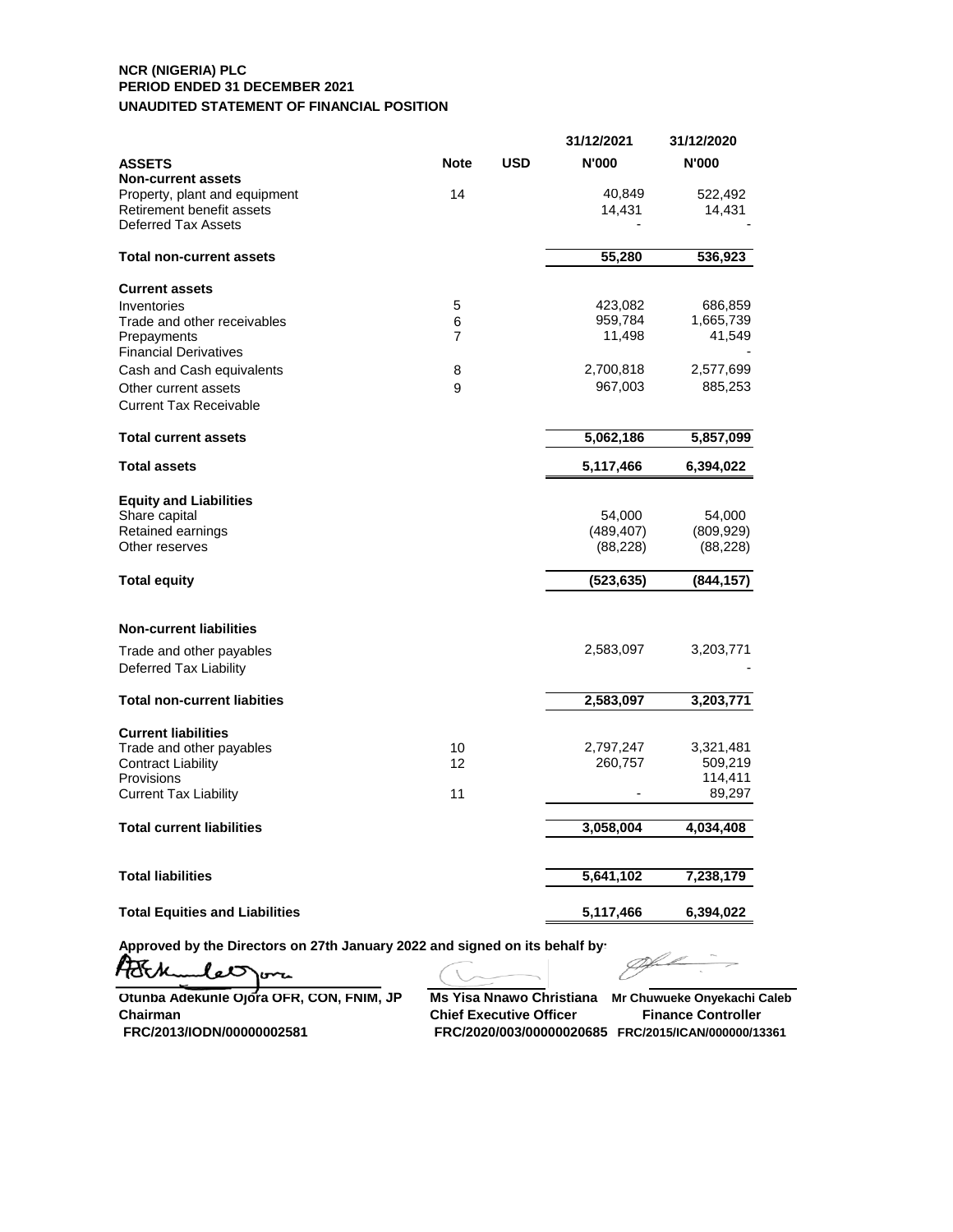## **NCR (NIGERIA) PLC**

## **UNAUDITED CONDENSED STATEMENT OF CHANGES IN EQUITY AS AT 31 December 2021**

**Equity attributable to equity holders of the Company**

|                                                                                                 | <b>Share Capital</b> | <b>Retained</b><br><b>Earnings</b> | Other<br><b>Reserves</b> | <b>Total Equity</b> |
|-------------------------------------------------------------------------------------------------|----------------------|------------------------------------|--------------------------|---------------------|
|                                                                                                 | N'000                | N'000                              | <b>N'000</b>             | N'000               |
| Balance at 1 January 2021                                                                       | 54,000               | (809, 929)                         | (88, 228)                | (844, 157)          |
| Total comprehensive income for the period<br>of<br>Issue<br><b>Dividends</b><br>Transfer<br>for | ٠                    | 320,522                            |                          | 320,522             |
| Balance at 31 December 2021                                                                     | ٠<br>54,000          | ٠<br>(489, 407)                    | (88, 228)                | (523, 635)          |
|                                                                                                 | <b>Share Capital</b> | Retained<br><b>Earnings</b>        | Other<br><b>Reserves</b> | <b>Total Equity</b> |
|                                                                                                 | N'000                | <b>N'000</b>                       | <b>N'000</b>             | N'000               |

 $(291, 130)$ 

- - -

| Balance at 1 January 2020 | 54.000 | (518.799) | (72, 564) | (537, 363) |
|---------------------------|--------|-----------|-----------|------------|
|                           |        |           |           |            |

Loss for the year (291,130) (291,130) Other comprehensive loss for the year, net of tax - (15,663) (15,663) (15,663) (15,663) Other comprehensive loss for the year, net of tax (15,663) (15,663) (15,663) (15,663) (15,663) (15,663) (15,663) (306,793) (306,793)

### **Balance at 31 December 2020 54,000 (809,929) (88,227) (844,156)**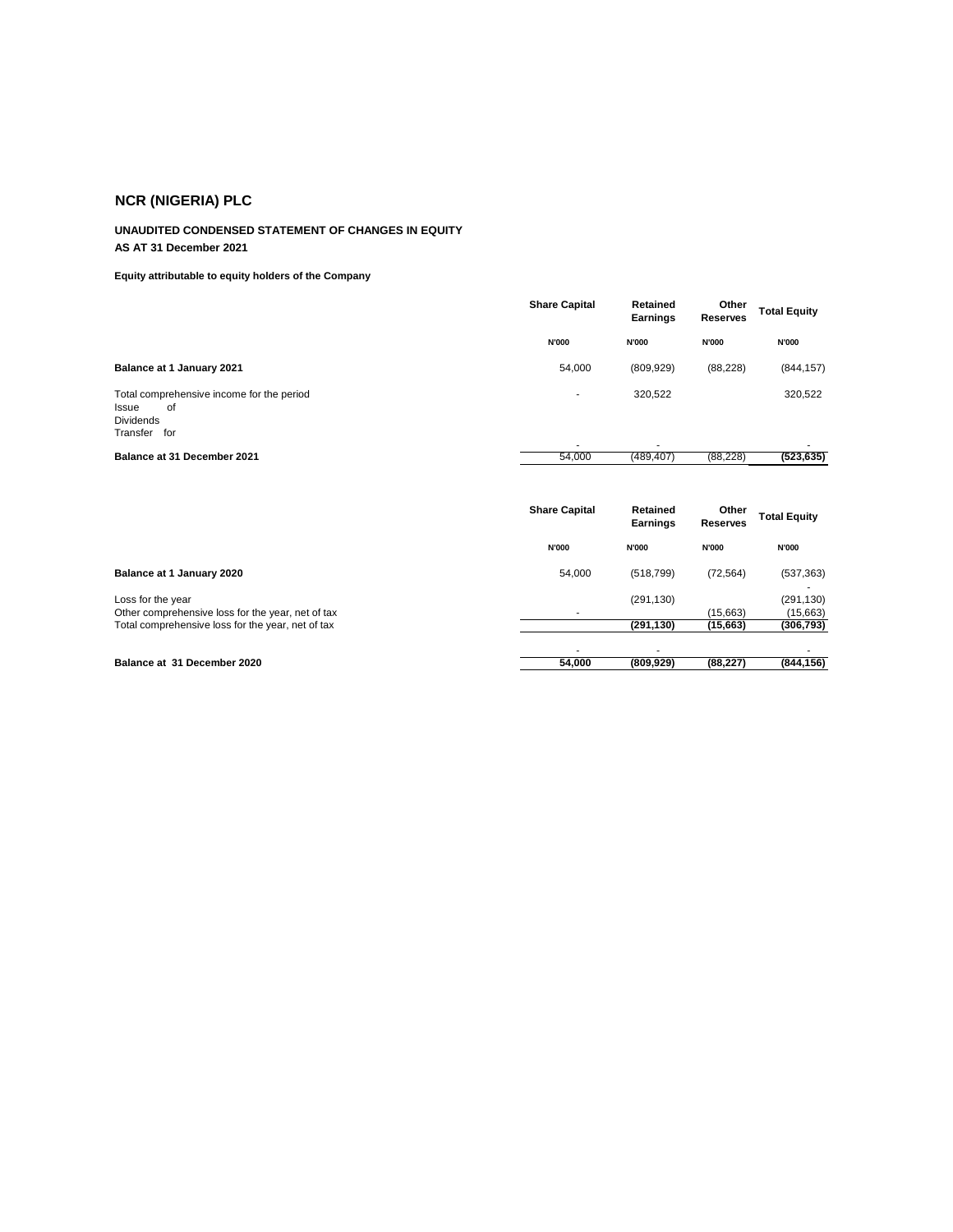# **NCR (NIGERIA) PLC**

## **UNAUDITED STATEMENT OF CASH FLOW**

**AS AT 31 December 2021**

|                                                  | <b>Note</b> | 31/12/2021  | 31/12/2020  |
|--------------------------------------------------|-------------|-------------|-------------|
| <b>OPERATING ACTVITIES</b>                       |             |             |             |
| Cash receipt from customer                       |             | 3,534,679   | 4,221,164   |
| Payment to supplier & employees                  |             | (2,636,829) | (5,503,507) |
| VAT paid                                         |             | (117, 157)  |             |
| Income tax paid                                  |             | (6, 301)    | (38, 312)   |
| WHT Credit notes utilized                        |             | (86, 044)   |             |
| Net cash flows from operating activities         |             | 688,348     | (1,320,655) |
| <b>INVESTIING ACTVITIES</b>                      |             |             |             |
| Purchase of PPE                                  |             | (14, 785)   | (22, 448)   |
| Rental income received                           |             |             | 32,026      |
| Interest received                                |             | 4,059       | 1,202       |
| Proceed from disposal of PPE                     |             |             |             |
| Net cash flows from operating activities         |             | (10, 726)   | 10,780      |
| <b>FINANCING ACTVITIES</b>                       |             |             |             |
| Dividend paid                                    |             |             |             |
|                                                  |             |             |             |
|                                                  |             |             |             |
| Increase/ (decrease) in cash and cash equivalent |             | 677,622     | (1,309,875) |
| Net Foreign exchange difference                  |             |             | 18,517      |
| At beginning                                     |             | 2,023,196   | 3,314,554   |
| At end                                           |             | 2,700,818   | 2,023,196   |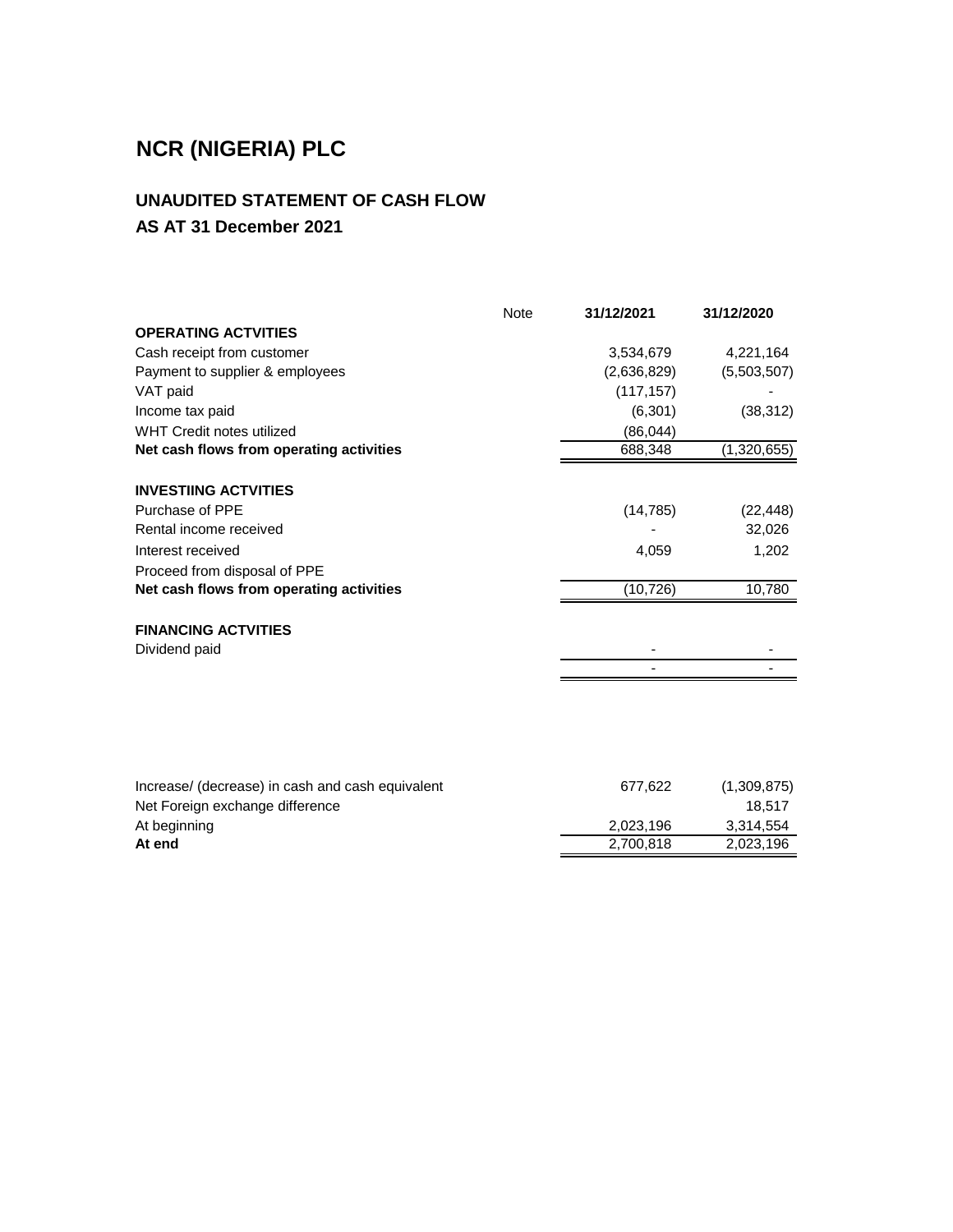#### **1.1 Revenue from contracts with customers**

The Company is in the business of providing technology and services that help businesses connect, interact and transact with their customers. It provides innovative products which include, ATM (Automated Teller Machines), Retail Point of Sales terminals, Self Service Kiosks, Self-check-in/out systems and sale of computer consumables. These contracts are divided into three revenue streams namely:

- Financial Service Group Revenue is derived from sale of equipment and other hardware devices such as ATMs
- World Customer Services- Revenue is derived from provision of hardware and software maintenance services.

Revenue from contracts with customers is recognised when control of the goods or services are transferred to the customer at an amount that reflects the consideration to which the Company expects to be entitled in exchange for those goods or services. The Group has generally concluded that it is the principal in its revenue arrangements because it typically controls the goods or services before transferring them to the customer.

The Company has applied IFRS 15 practical expedient to a portfolio of contracts (or performance obligations) with similar characteristics since the Company reasonably expect that the accounting result will not be materially different from the result of applying the standard to the individual contracts. The Company has been able to take a reasonable approach to determine the portfolios that would be representative of its types of customers and business lines. This has been used to categorised the different revenue stream detailed below.

#### **Sale of equipment and other hardware devices**

Revenue from sale of equipment and other hardware devices are recognised at the point in time when control of the asset is transferred to the customer, generally on delivery of the equipment/devices. The normal credit term is 30 to 90 days upon delivery.

The Company considers whether there are other promises in the contract that are separate performance obligations to which a portion of the transaction price needs to be allocated (e.g., warranties). In determining the transaction price for the sale of hardware, the Company considers the effects of variable consideration, the existence of significant financing components, noncash consideration, and consideration payable to the customer (if any).

#### **1.2 Cost of sales**

The cost of sales include purchase cost of merchandise and directly attributable overheads.

#### **1.3 Segment reporting**

Operating segments are reported in a manner consistent with the internal reporting provided to the chief operating decision maker. The chief operating decision maker, who is responsible for allocating resources and assessing performance of the operating segments, has been identified as the Area Controllers.

#### **1.4 Dividend income from investment**

Dividend income from investment is recognised when the shareholder's right to receive payment has been established (provided that it is probable that economic benefits will flow to the company and the amount of income can be measured reliably).

#### **1.5 Foreign currencies**

company's functional currency (foreign currencies) are recorded at the rates of exchange prevailing on the dates of the transactions. foreign currencies are translated at the rates prevailing at the date when the fair value was determined. Any resulting exchange differences are included in the statement of profit or loss and other comprehensive income, except for differences on available-for-sale non-monetary financial assets, which are included in the available-for-sale reserve in other comprehensive income. The financial statements of NCR Nigeria Plc are presented in Naira, which is the company's functional currency. In preparing the financial statements, transactions in currencies other than the

Non-monetary items measured in terms of historical cost that are denominated in foreign currencies are translated using the exchange rate at the date of the transaction. Non-monetary items carried at fair value that are denominated in foreign currencies are retranslated at the rates prevailing at the date when the fair value was determined. Non-monetary items that are measured in terms of historical cost in a foreign currency are not retranslated.

#### **1.6 Taxation**

The tax expense represents the sum of the tax currently payable.

#### **Current tax**

The tax currently payable is based on taxable profit for the year. Taxable profit differs from net profit as reported in the statement of profit or loss and other comprehensive income because it excludes items of income or expense that are taxable or deductible in other years and it further excludes items that are never taxable or deductible. The company's liability for current tax is calculated using tax rates that have been enacted or substantively enacted by the reporting date.

#### **Deferred tax**

Deferred tax liabilities are generally recognised for all taxable temporary differences and deferred tax assets are recognised to the extent that it is probable that taxable profits will be available against which deductible temporary differences can be utilised. Such assets and liabilities are not recognised if the temporary difference arises from the initial recognition of goodwill or from the initial recognition (other than in a business combination) of other assets and liabilities in a transaction that affects neither the taxable profit nor the accounting profit.

The carrying amount of deferred tax assets is reviewed at each reporting date and reduced to the extent that it is no longer probable that sufficient taxable profits will be available to allow all or part of

the asset to be recovered.<br>date. Deferred tax is charged or credited in profit or loss, except when it relates to items charged or credited in other comprehensive income, in which case the deferred tax is also dealt with i comprehensive income. the asset to be recovered.

Deferred tax assets and liabilities are offset when there is a legally enforceable right to set off current tax assets against current tax liabilities and when they relate to income taxes levied by the same taxation authority and the Company intends to settle its current tax assets and liabilities on a net basis.

#### **1.7 Earnings per share**

Earnings per share are calculated by dividing loss/profit for the year by the number of ordinary shares outstanding during the period. Diluted earnings per share are calculated by dividing profit for the year by the fully-diluted number of ordinary shares outstanding during the period.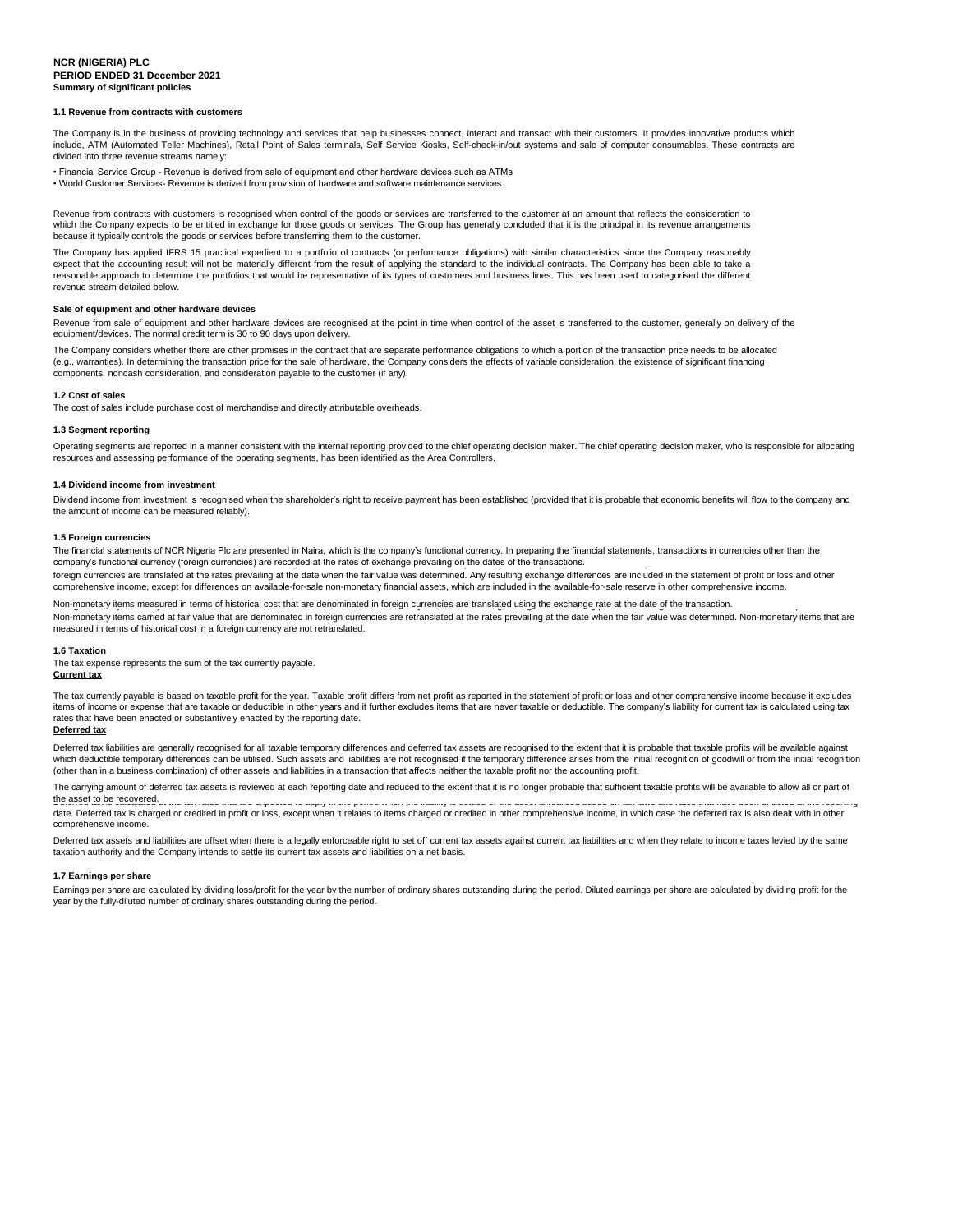#### **1.8 Property plant and equipment**

Items of property, plant and equipment are stated at cost less accumulated depreciation and any impairment losses.

Properties in the course of construction for production, supply or administrative purposes, or for purposes not yet determined, are carried at cost, less any recognized impairment loss. Cost includes professional fees and, for qualifying assets, borrowing costs capitalized in accordance with the company's accounting policy. Depreciation is not charged on these assets until the assets are available for their intended use.

Class of assets Estimated useful lives(years) Depreciation is charged to profit or loss using the straight-line method so as to write off the cost to their residual values over their estimated useful lives on the following bases:

| Furniture and fittings        | 5  |
|-------------------------------|----|
| <b>Buildings</b>              | 34 |
| Computers                     | 4  |
| Plant Machinery and equipment |    |

Land is not depreciated. The assets' residual values and useful lives are reviewed, and adjusted if appropriate, at the end of each reporting period. An asset's carrying amount is written down immediately to its recoverable amount if the asset's carrying amount is greater than its estimated recoverable amounts.

Expenses on repairs and maintenance for instance day to day service cost and ongoing maintenance cost are recognized in profit or loss immediately. Major repairs and overhaul costs are capitalized if it will result in future economic benefits. The gain or loss arising on the disposal or retirement of an asset is determined as the difference between the sales proceeds and the carrying amount of the asset and is recognized in profit or loss.

#### **1.9 Inventories**

Inventory is stated at the lower of cost and net realizable value using the First-In-First-Out (FIFO) Method. Net realizable value represents the estimated selling price for inventories less estimated cost to make the sale. Write down of inventory risk is undertaken to an appropriate and adequate extent.

#### **1.10 Trade and other receivables**

#### Trade receivables are carried at amortised cost less allowance for impairment losses.

Invoices are due for payment as soon as they are raised except when customers are pre-billed or allowed an extended credit period. No interest is charged on the overdue receivables. The company has recognised a provision for expected credit loss of 100% against all receivables over 360 days because historical experience has been that receivables that are past due beyond 360 days are not likely to be recoverable. When trade receivable, or the oldest portion of an installment or sales receivable, has been due for 450 days (15 months); it is assumed to be uncollectible and the entire receivable is written off.

Before accepting any new customer, the Company uses an internal credit scoring system to assess the potential customer's credit quality and defines credit limits by customer. Credit limits are reviewed periodically by the Financial Controller.

#### **Provision for expected credit losses**

Provisions are made for credit losses on all receivables in order to reduce the Company's financial exposure to any losses on bad debts. There are no trade receivables which are past due at the reporting date against which an allowance has not been made. Allowance for credit losses are reversed if all amounts are recovered. The impairment recognized represents the difference between the carrying amount of these trade receivables and the amounts that are deemed recoverable by the Company. The company does not hold any collateral or other credit enhancements over these balances nor does it have a legal right of offset against any amounts owed by the Company to the counterparty.

In determining the recoverability of a trade receivable, the Company considers any change in the credit quality of the trade receivable from the date credit was initially granted up to the reporting date.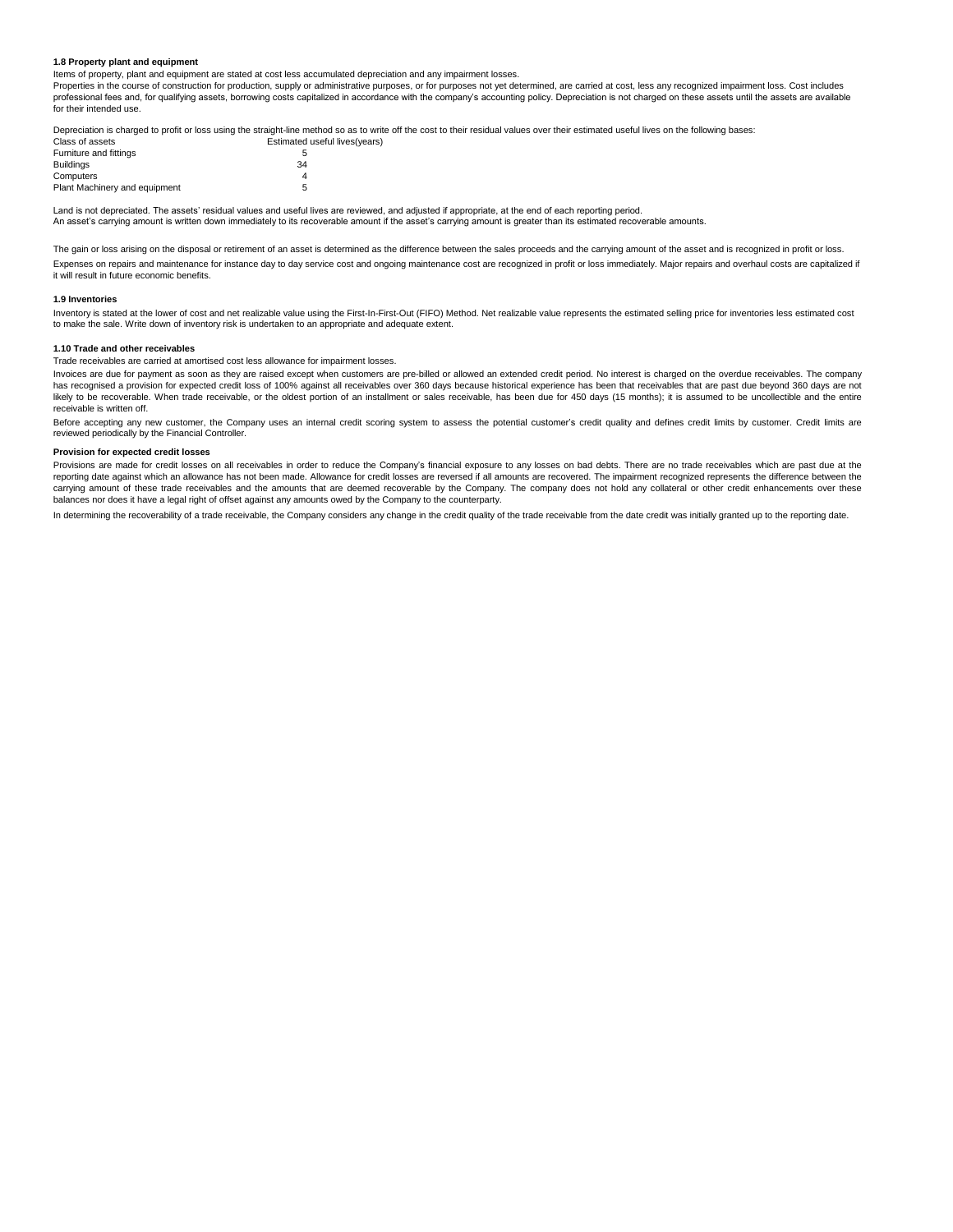## **NOTES TO THE UNAUDITED CONSOLIDATED FINANCIAL STATEMENTS For the period ended 31 December 2021**

## 2.1 **Legal Form**

NCR (Nigeria) Plc is incorporated in Nigeria under the companies and Allied Matters Act CAP C20 Laws of the federation of Nigeria, 2004 as a public Limited Liability company , and is domiciled in Nigeria.

### 2.2 **Principal Activities**

NCR (Nigeria) Plc provides technology and services that help business connect, interact and transact with their customers. The company is a technology company that provides innovative products and services to help business build stronger relationships with their customers, through our presence at customer interaction points such as Automated Teller Machines (ATM), Interactive Teller Machine (ITM), Retail Point of Sales (POS), Workstations, Self Service Kiosk, Self check-in/out systems and DVD Kiosks.

### 2.3 **Compliance with applicable Law and IFRS**

The condensed financial statements have been prepared in accordance with International Accounting Standards 34 (IAS34) and do not include all of the information required for full annual financial statements.

These are the companies IFRS condensed interim financial statements for the period -

#### 2.4 **Composition of financial statements** ---

The financial statements are drawn up in naira, the functional currency of NCR Nigeria Plc, and in accordance with IFRS accounting presentation. The financial statements comprise:

- a) a condensed statement of financial position;
- b) a condensed statement or condensed statements of profit or loss and other comprehensive income;
- c) a condensed statement of changes in equity;
- d) selected explanatory notes.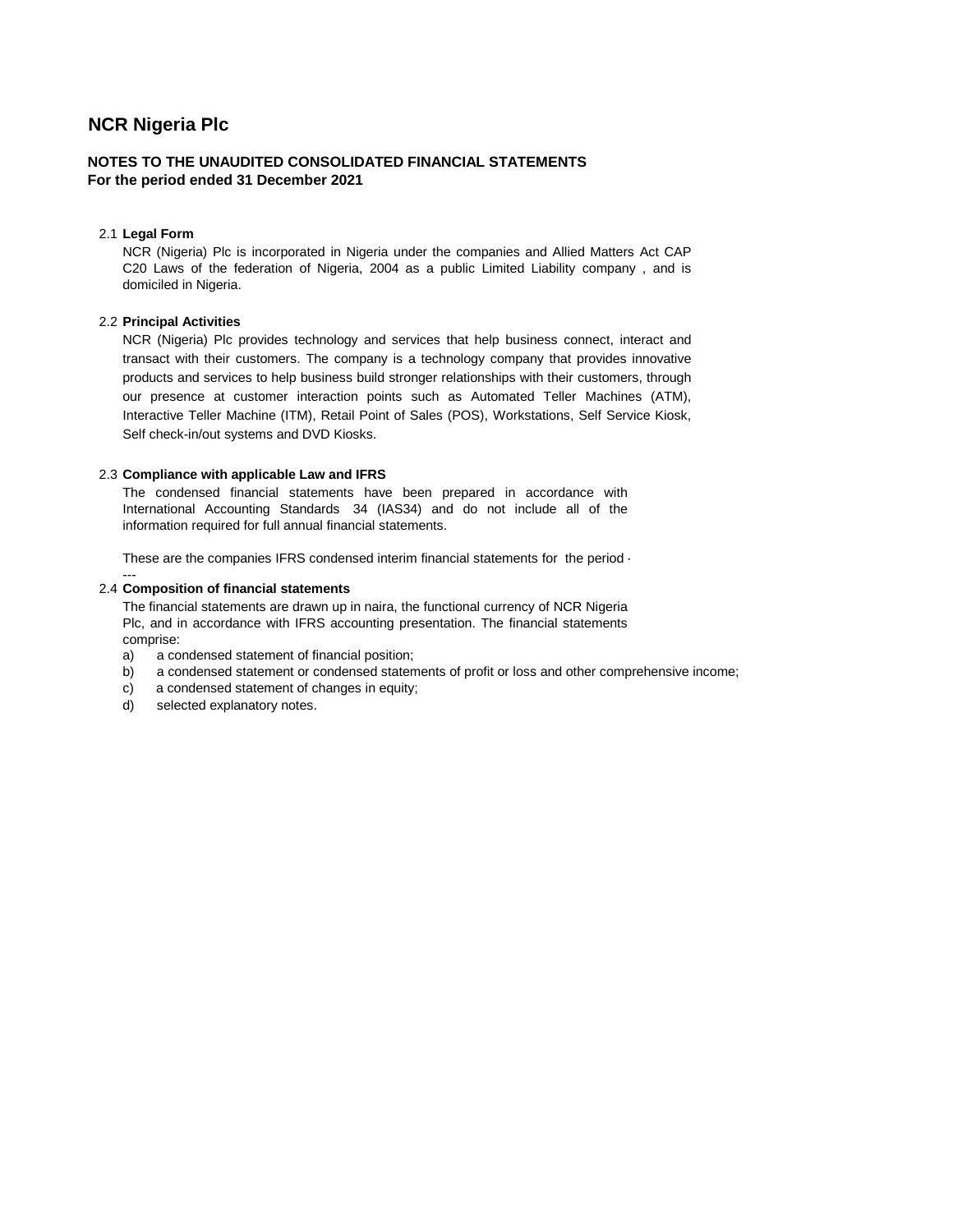### **NOTES TO THE UNAUDITED CONDENSED CONSOLIDATED FINANCIAL STATEMENTS For the period ended 31 December 2021**

#### 3.1 **Revenue from contracts with customers** An analysis of the entity's revenue is as follows:

| run annan peneren un es en un provisione de nome men |              |              |
|------------------------------------------------------|--------------|--------------|
|                                                      | 31/12/2021   | 31/12/2020   |
|                                                      | <b>N'000</b> | <b>N'000</b> |
| <b>Financial Service Group</b>                       | 865.562      | 3,224,061    |
| <b>World Customer Services</b>                       | 1.675.230    | 1.901.447    |
|                                                      | 2,540,792    | 5.125.508    |
|                                                      |              |              |

#### **3.2 Segment Reporting**

## **3.2.1 Products and services**

Information reported to the Entity's Chief Operating Decision Maker (Area Controller) for the purposes of resource allocation and assessment of segment performance is based on the products delivered or service rendered to customers. The entity's reportable segments under IFRS 8 are therefore as follows: **Financial Service Group** - Revenue is derived from sale of equipments and other hardware devices including Software and Consultancy services **World Customer Services -** Revenue is derived from provision of hardware spare parts, hardware and software maintenance services

### **3.2.2 Segment Revenue and Results**

|                                                                       | <b>Segment Revenue</b><br><b>N'000</b> | <b>Cost of Sales</b><br><b>N'000</b> | 31/12/2021<br><b>Gross Profit</b><br><b>N'000</b> |
|-----------------------------------------------------------------------|----------------------------------------|--------------------------------------|---------------------------------------------------|
| <b>Financial Service Group</b>                                        | 865,562                                | (1,076,810)                          | (211, 249)                                        |
| <b>World Customer Services</b>                                        | 1,675,230                              | (1,206,976)                          | 468,254                                           |
| <b>Distribution Expenses</b>                                          | 2,540,792                              | (2, 283, 787)                        | 257,005<br>(40, 908)                              |
| <b>Administrative Expenses</b>                                        |                                        |                                      | (60, 651)                                         |
| Foreign Exchange Loss                                                 |                                        |                                      | (43, 859)                                         |
|                                                                       |                                        |                                      |                                                   |
| <b>Operating Profit</b>                                               |                                        |                                      | 111,588                                           |
| Other Operating Income<br>Other Gains or (Losses)                     |                                        |                                      | 838,057                                           |
| Fair Value Loss on Financial<br>Derivative<br>Fair Value Gain on Non- |                                        |                                      | (442, 441)                                        |
| Current Intercompany                                                  |                                        |                                      | (186, 682)                                        |
| <b>Finance Cost</b>                                                   |                                        |                                      |                                                   |
| <b>Profit Before Tax</b>                                              |                                        |                                      | 320,522                                           |
| Income Tax Expenses                                                   |                                        |                                      |                                                   |
| <b>Profit After Tax</b>                                               |                                        |                                      | 320,522                                           |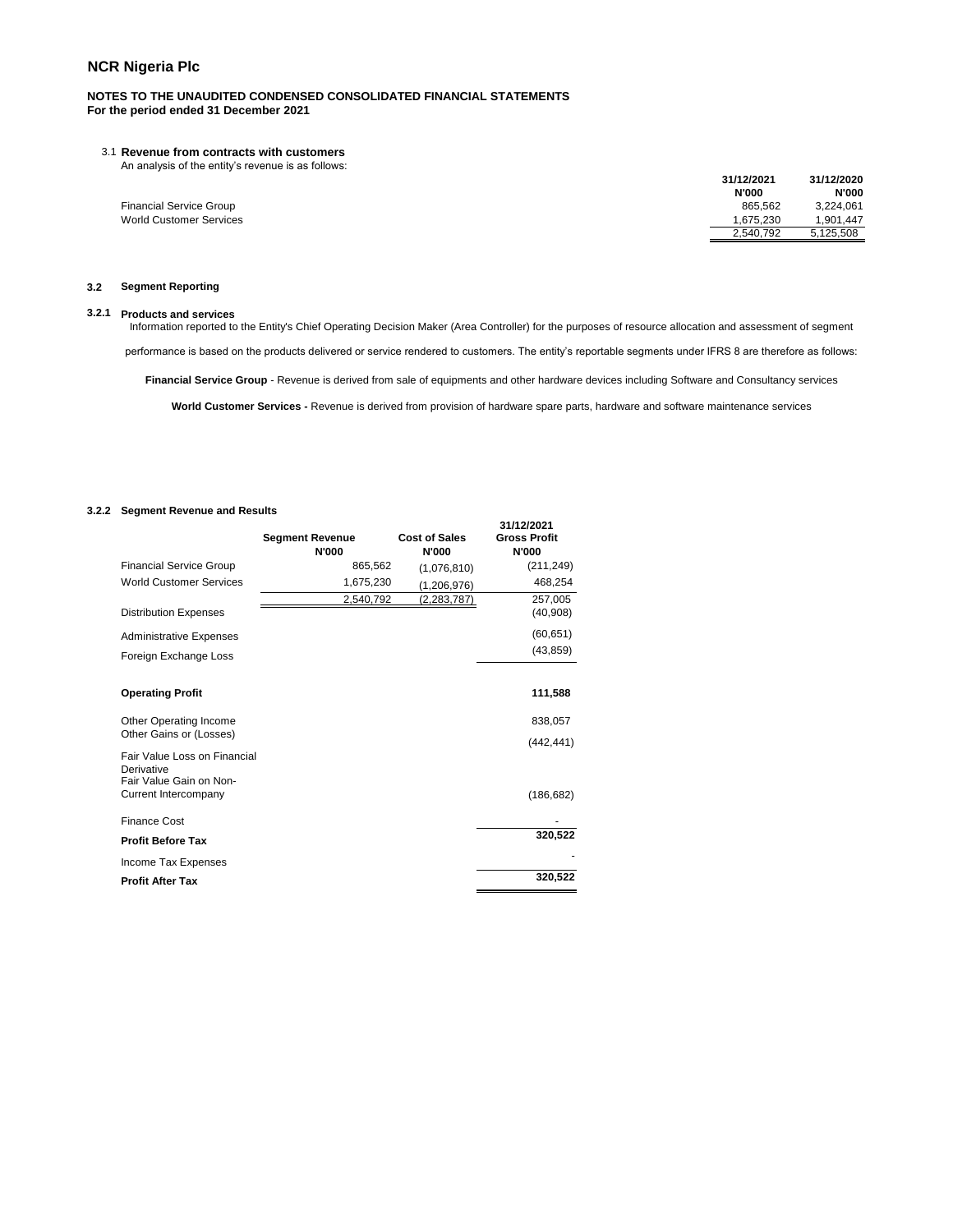|                                                                                               | <b>Segment Revenue</b><br><b>N'000</b> | <b>Cost of Sales</b><br>N'000 | 31/12/2020<br><b>Gross Profit</b><br>N'000 |
|-----------------------------------------------------------------------------------------------|----------------------------------------|-------------------------------|--------------------------------------------|
| <b>Financial Service Group</b>                                                                |                                        |                               | (164, 333)                                 |
| <b>World Customer Services</b>                                                                | 3,224,061                              | (3,388,394)                   | 456,511                                    |
|                                                                                               | 1,901,447                              | (1,444,936)                   |                                            |
|                                                                                               | 5,125,508                              | (4,833,330)                   | 292,178                                    |
| <b>Distribution Expenses</b>                                                                  |                                        |                               | (56, 131)                                  |
| <b>Administrative Expenses</b>                                                                |                                        |                               | (115, 894)                                 |
| Impairement write-back/(Loss) on Receivables                                                  |                                        |                               | 181,291                                    |
| Foreign Exchange Loss                                                                         |                                        |                               | (176, 259)                                 |
| <b>Operating Profit</b>                                                                       |                                        |                               | 125,185                                    |
| Other Operating Income<br>Other Gains or (Losses)                                             |                                        |                               | 33,228                                     |
| Fair Value Loss on Financial<br>Derivative<br>Fair Value Gain on Non-<br>Current Intercompany |                                        |                               | (357, 198)                                 |
| <b>Finance Cost</b>                                                                           |                                        |                               |                                            |
| <b>Profit Before Tax</b>                                                                      |                                        |                               | (198, 785)                                 |
| Income Tax Expenses                                                                           |                                        |                               | (92, 345)                                  |
| <b>Profit After Tax</b>                                                                       |                                        |                               | (291, 130)                                 |

The accounting policies of the segments are the same as the Company's accounting policies. Segment profit represents the gross profit earned by each

segment without allocation of distribution and administrative expenses, other gains and losses, investment income as well as finance costs. This is the

measure reported to the Chief Operating Decision Maker for the purposes of resource allocation and assessment of segment performance.

### **3.2.3 Segment assets and liabilities**

The entity does not report its assets and liabilities on a segmental basis and the reported segments are not assessed by the Chief Operating Decision Maker (Area Controller) on this basis.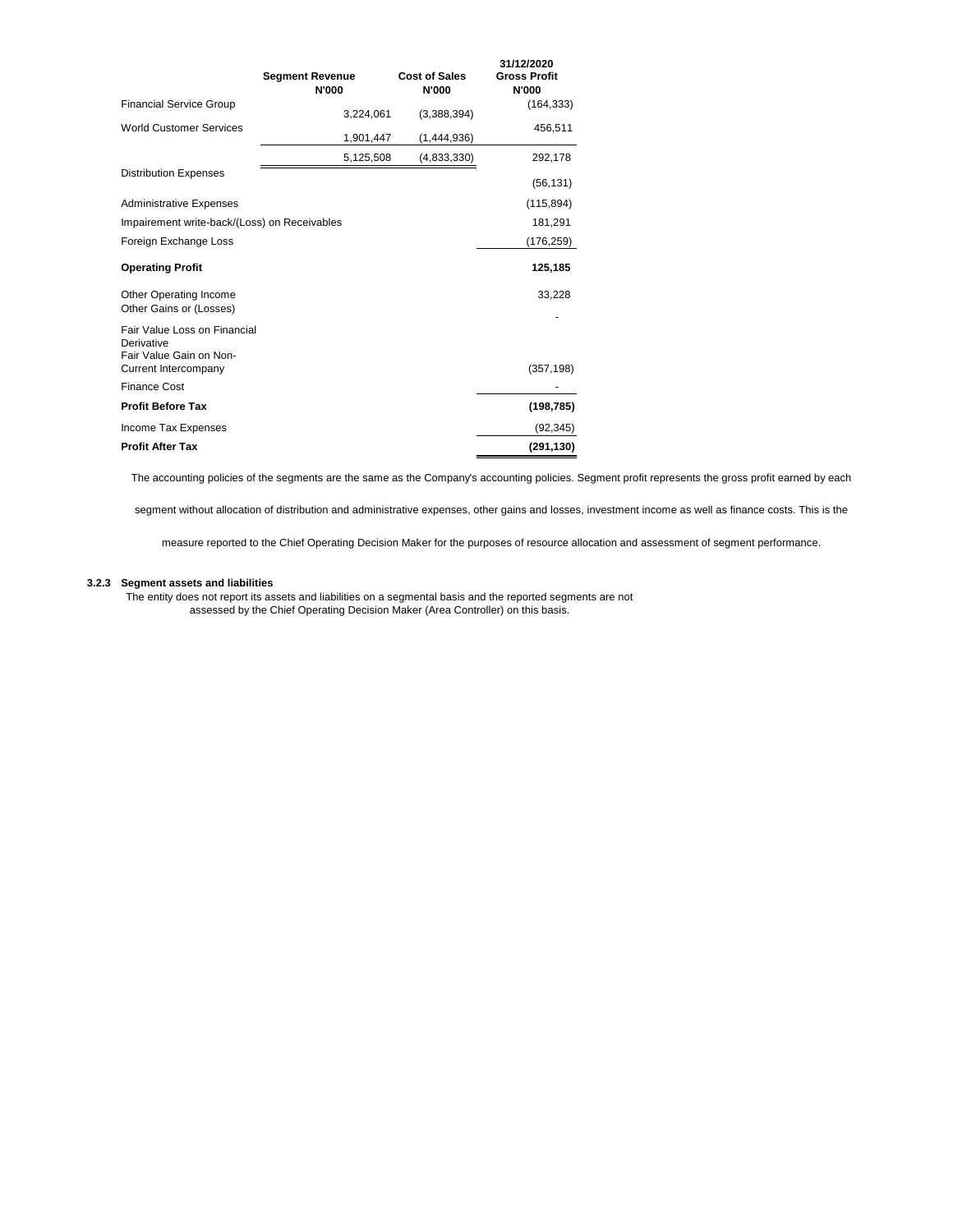## **NOTES TO THE UNAUDITED CONDENSED CONSOLIDATED FINANCIAL STATEMENTS For the period ended 31 December 2021**

| 3B Cost of Sales By function:<br>Allowance for slow moving inventory | 31/12/2021                 | 31/12/2020                 |
|----------------------------------------------------------------------|----------------------------|----------------------------|
| Depreciation                                                         | 44,597.83                  | 58,562.39                  |
| Salaries and wages                                                   | 604,374.45                 | 682,759.61                 |
| Direct cost                                                          | 1,634,814.49               | 4,092,008.00               |
|                                                                      | 2,283,786.77               | 4,833,330.00               |
| 4 Other Operating Income                                             |                            |                            |
|                                                                      |                            |                            |
|                                                                      | 31/12/2021                 | 31/12/2020                 |
|                                                                      | <b>N'000</b>               | <b>N'000</b>               |
| Rental Income                                                        |                            | 32,026                     |
| Other Income                                                         | 6,382                      |                            |
| Long Term Liability Written off[USD2M]                               | 827,617                    |                            |
| Interest Income                                                      | 4,059                      | 1,202                      |
|                                                                      | 838,057                    | 33,228                     |
| 5 Inventories                                                        |                            |                            |
|                                                                      |                            |                            |
|                                                                      | 31/12/2021<br><b>N'000</b> | 31/12/2020<br><b>N'000</b> |
| <b>Finished Equipment</b>                                            |                            | 52,677                     |
| Service Parts (Reworkable)                                           | 524,900                    | 759,047                    |
| Service Parts (Non-Reworkable)                                       | 58,892                     | 63,924                     |
|                                                                      |                            |                            |
|                                                                      | 583,792                    | 875,648                    |
| 5a Allowance for slow moving inventory                               |                            |                            |
| Service parts (reworkable)                                           | (136, 213)                 | (166, 650)                 |
| Service parts (non-reworkable)                                       | (24, 497)                  | (22, 139)                  |
| <b>Finished Equipment</b>                                            |                            |                            |
|                                                                      | (160, 710)                 | (188, 789)                 |
|                                                                      |                            |                            |
| 6 Trade and Other Receivables                                        |                            |                            |
|                                                                      | 31/12/2021                 | 31/12/2020                 |
|                                                                      | <b>N'000</b>               | <b>N'000</b>               |
| <b>Trade Receivables</b><br>Withholding Tax Receivables              | 573,583                    | 977,876                    |
| <b>Rent Receivables</b>                                              | 324,409<br>1,669           | 316,635<br>7,364           |
| <b>Other Non-Trade Receivables</b>                                   |                            | 363,865                    |
| Due from Related Parties                                             | 60,123                     |                            |
| <b>VAT Recoverable</b>                                               |                            |                            |
|                                                                      |                            |                            |
|                                                                      | 959,784                    | 1,665,739                  |
| <b>7 PREPAYMENTS</b>                                                 | 31/12/2021                 | 31/12/2020                 |
|                                                                      | <b>N'000</b>               | <b>N'000</b>               |
| Rent prepaid                                                         | ٠                          |                            |
| Other prepaid expenses                                               | 10,638                     | 39,707                     |
| Insurance prepaid                                                    | 861                        | 1,843                      |
|                                                                      | 11,498                     | 41,549                     |
|                                                                      |                            |                            |
| 8 CASH AND CASH EQUIVALENTS                                          | 31/12/2021                 | 31/12/2020                 |
|                                                                      | N'000                      | <b>N'000</b>               |
| Cash at hand                                                         | 268                        | 181                        |
| Cash at bank                                                         | 2,422,927                  | 1,927,116                  |
| Restricted cash                                                      | 181,724<br>95,899          | 554,606                    |
| Short term deposits                                                  |                            | 95,899                     |
| Impairment on short term deposit<br>Cash and Short term deposits     | 2,700,818                  | (103)<br>2,577,699         |
|                                                                      |                            |                            |
| <b>9 OTHER CURRENT ASSETS</b>                                        | 31/12/2021                 | 31/12/2020                 |
|                                                                      | N'000                      | <b>N'000</b>               |
| Credit notes received                                                | 967,003                    | 885,253                    |
|                                                                      | 967,003                    | 885,253                    |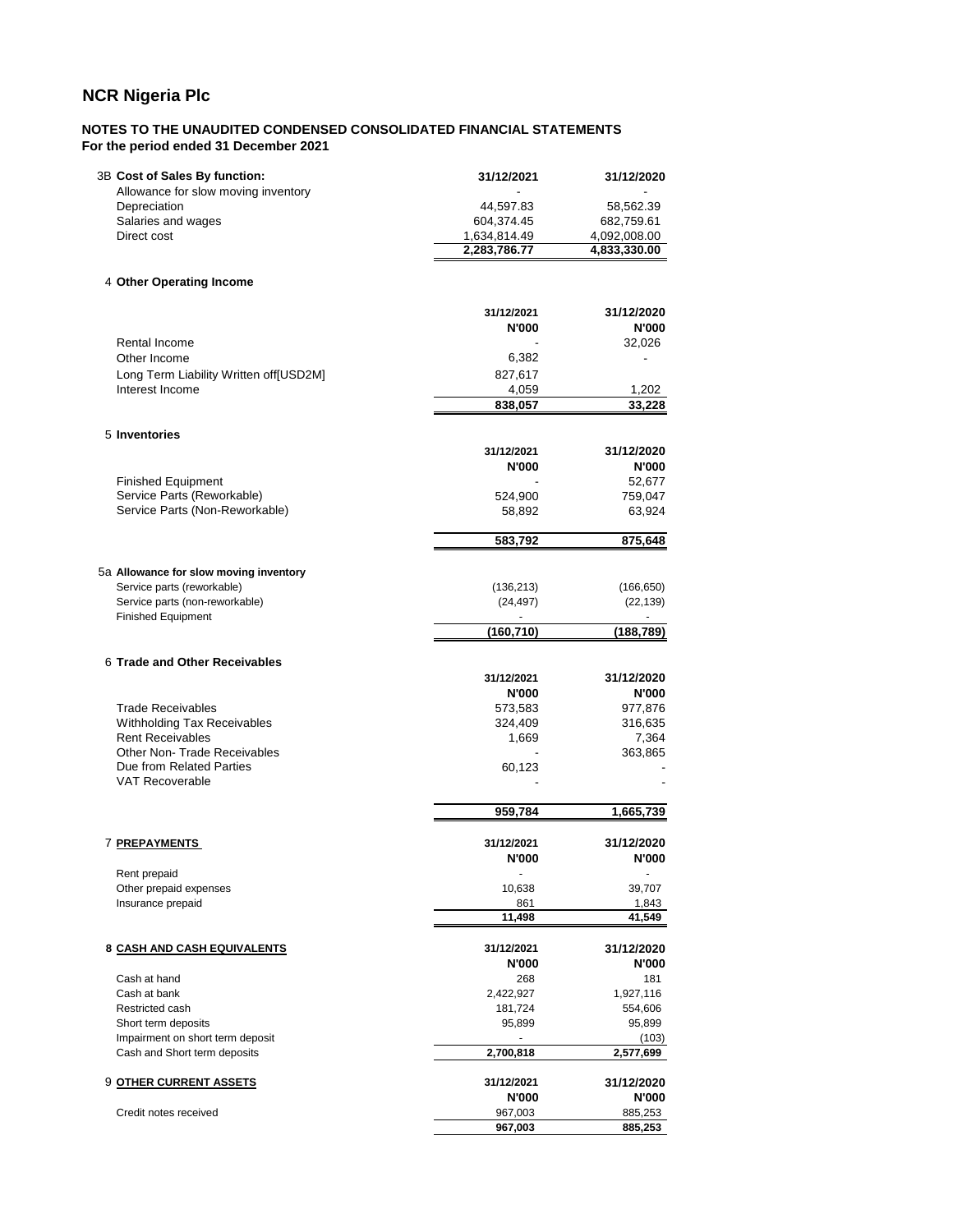## **NOTES TO THE UNAUDITED CONDENSED CONSOLIDATED FINANCIAL STATEMENTS For the period ended 31 December 2021**

## 10 **Trade and Other Payables (Current Liab.)**

|                             | 31/12/2021   | 31/12/2020   |
|-----------------------------|--------------|--------------|
|                             | <b>N'000</b> | <b>N'000</b> |
| <b>Trade Payables</b>       | 56,451       | 55,289       |
| Accruals and other payables | 446.454      | 408,254      |
| <b>Unclaimed Dividend</b>   | 95.964       | 95,964       |
| Due to Related Parties      | 2,038,087    | 2,761,974    |
| <b>Tax Provisions</b>       | 97.561       |              |
| Payroll Liability           | 31.997       |              |
| VAT Payable                 | 30,733       |              |
|                             | 2,797,247    | 3,321,481    |

## 11 **Current Tax Liabilities (Current Liab.)**

|                 | 31/12/2021               | 31/12/2020   |
|-----------------|--------------------------|--------------|
|                 | <b>N'000</b>             | <b>N'000</b> |
| <b>CIT</b>      | $\overline{\phantom{0}}$ | 86,044       |
| EDT             | $\overline{\phantom{a}}$ | 6,301        |
| Tax adjustments | ۰                        | (3,048)      |
|                 | $\overline{\phantom{a}}$ | 89,297       |

## 12 **Other Liabilities (Current Liab.)**

|                      | 31/12/2021<br><b>N'000</b> | 31/12/2020<br><b>N'000</b> |
|----------------------|----------------------------|----------------------------|
| Deferred Income      | 76.007                     | 160,139                    |
| Deposit by Customers | 184.750                    | 349.080                    |
|                      | 260,757                    | 509,219                    |

## 13 **Fair Value Loss on Long Term Intercompany Payable**

| 31/12/2021<br><b>N'000</b> | 31/12/2020<br><b>N'000</b> |
|----------------------------|----------------------------|
| 186,682                    | 357,198                    |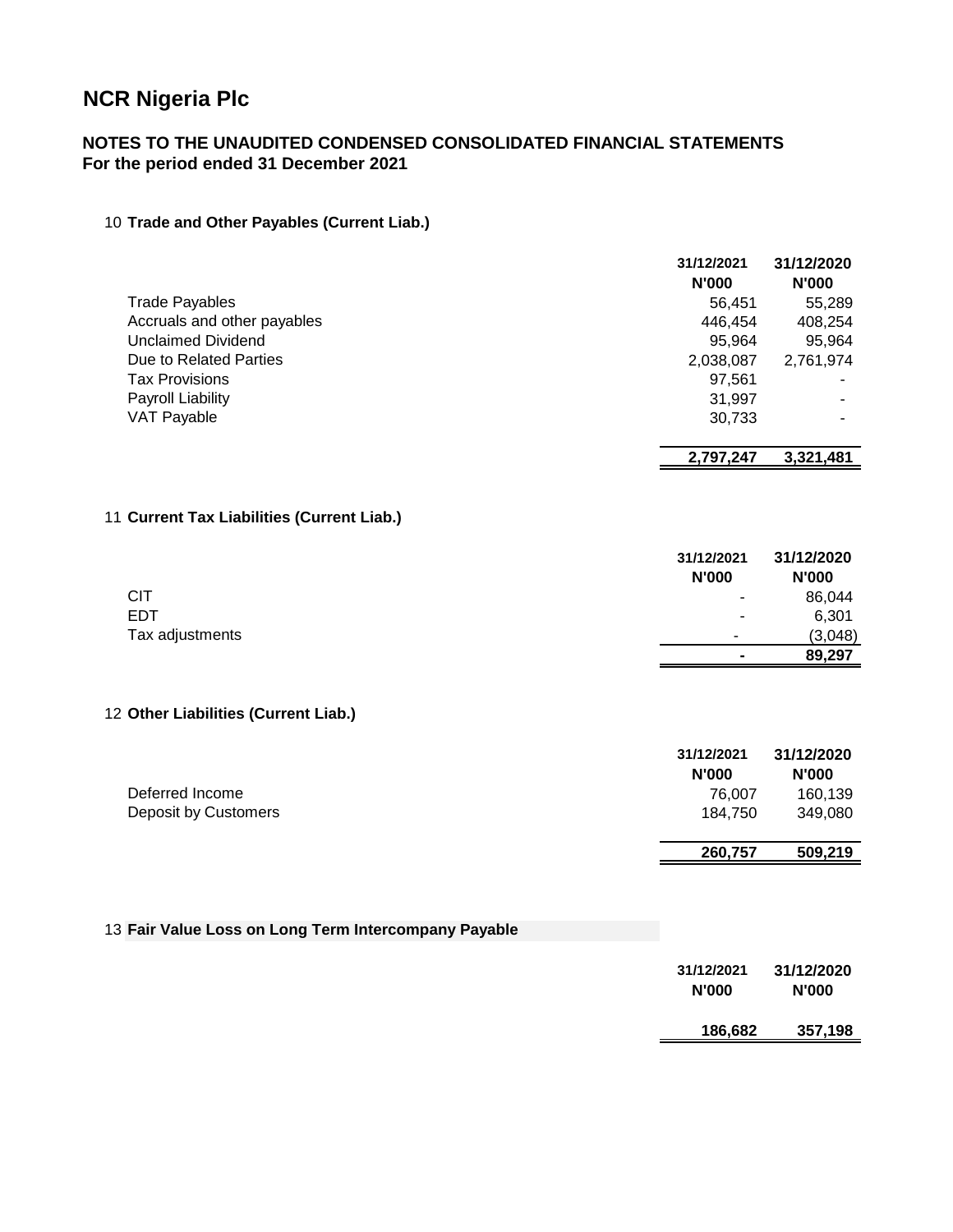|                                                                                 | 31/12/2021                 | 31/12/2020                 |
|---------------------------------------------------------------------------------|----------------------------|----------------------------|
|                                                                                 | <b>N'000</b>               | <b>N'000</b>               |
| 13B GAIN LOSS DISPOSAL OF PROPERTY                                              |                            |                            |
| This is NCR Building Now derecognized Consequent to the Surrender to Land owner | 442,441                    |                            |
| <b>14 DISTRIBUTION EXPENSES</b>                                                 | 31/12/2021<br><b>N'000</b> | 31/12/2020<br><b>N'000</b> |
| CONSULTING AND ADVISORY                                                         | 18,393.75                  |                            |
| <b>Credit losses</b>                                                            | (37,599.94)                |                            |
| Employee Benefits/membership subscription                                       | 5,913.19                   | 5,446.00                   |
| Fuel and motor running                                                          | 2,735.00                   | 2,931.00                   |
| Office supplies & stationery<br>Rent Repairs & Maintenance                      | 3,875.43<br>28,296.83      | 1,911.00<br>6,615.00       |
| Legal expenses                                                                  | 9,756.70                   | 12,870.00                  |
| Travelling & accomodation                                                       | 324.46                     | 15,138.00                  |
| <b>UTILITIES /Security</b>                                                      | 9,212.49                   | 10,101.00                  |
| <b>Bank Charges</b>                                                             |                            | 1,119.00                   |
|                                                                                 | 40,908                     | 56,131                     |
|                                                                                 |                            |                            |
| <b>15 ADMINISTRATIVE EXPENSES</b>                                               | 31/12/2021<br><b>N'000</b> | 31/12/2020<br><b>N'000</b> |
| Audit fees                                                                      | 10,000.00                  | 10,000.00                  |
| Bank charges                                                                    | 2,131.89                   |                            |
| CONSULTING AND ADVISORY                                                         | 4,025.89                   | 42,853.00                  |
| Employee benefits/membership subsription                                        | 7,418.46                   | 14,243.00                  |
| Fuel and motor running                                                          | 5,324.00                   | 5,123.00                   |
| Insurance                                                                       | 3,344.28                   | 3,344.00                   |
| Office supplies & stationery/promotional                                        | 5,649.55                   | 10,313.00                  |
| Communication/security                                                          | 22,756.76                  | 30,018.00                  |
|                                                                                 | 60,651                     | 115,894                    |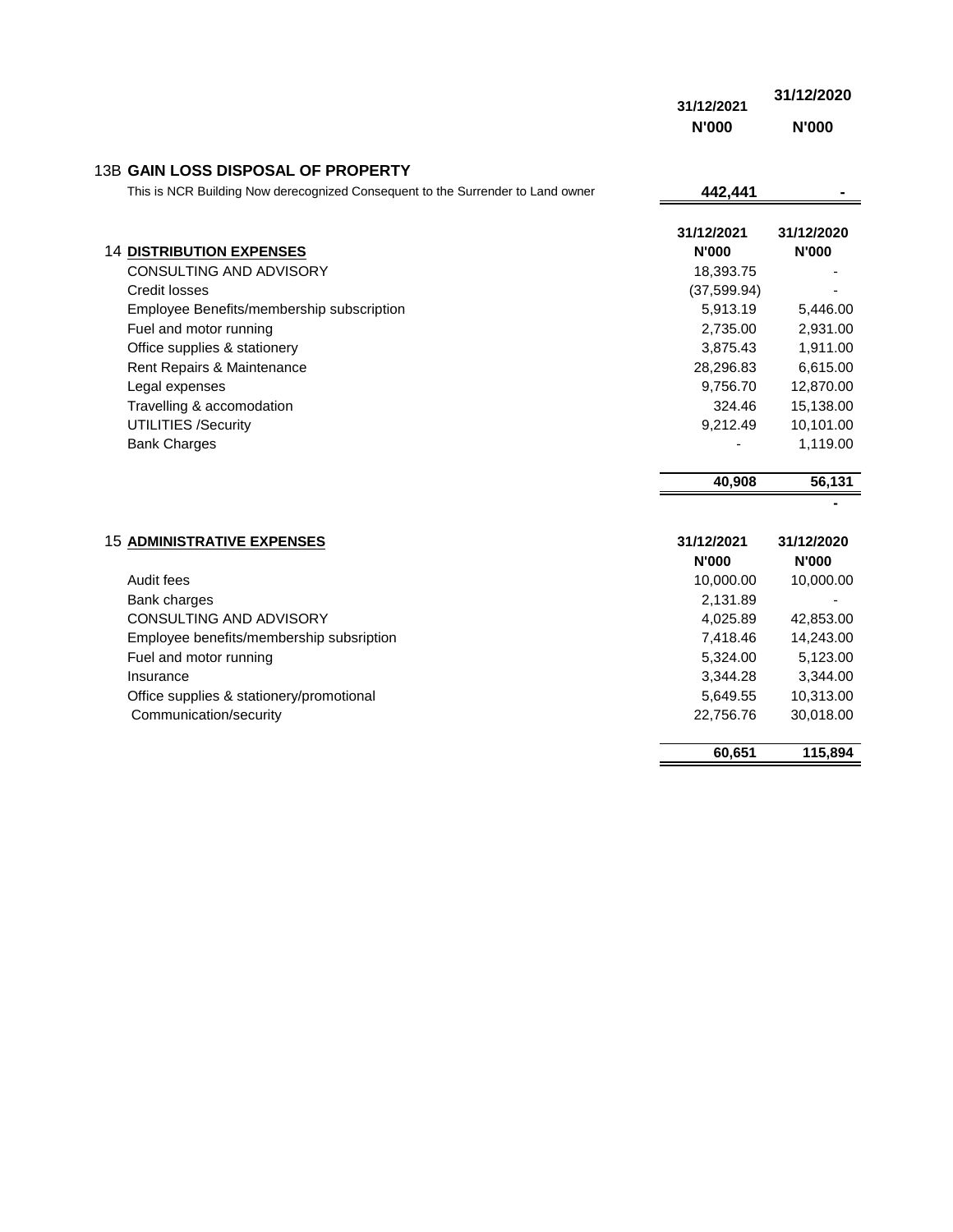|                                 | <b>FURNITURES &amp;</b><br><b>FITTINGS</b> | <b>BUILDINGS</b>   | <b>COMPUTER</b><br><b>EQUIPMENT</b> | <b>PLANT AND</b><br><b>MACHINERY</b> | <b>WIP</b> | <b>Total</b>    |
|---------------------------------|--------------------------------------------|--------------------|-------------------------------------|--------------------------------------|------------|-----------------|
|                                 | N                                          | N                  | N                                   | N                                    | Ν          | N               |
| <b>COST</b>                     |                                            |                    |                                     |                                      |            |                 |
| At 1st January 2021             | 32,630,138                                 | 682,325,405        | 74,416,514                          | 232,755,473                          | 640,080.00 | 1,022,767,611   |
| Additions                       |                                            |                    | 14,144,512                          | 640,080                              |            | 14,784,592      |
| Reclassification                |                                            |                    |                                     |                                      |            |                 |
| Transfer                        |                                            |                    |                                     |                                      | (640,080)  | (640,080)       |
| Disposal                        |                                            | (682, 325, 405.00) |                                     |                                      |            | (682, 325, 405) |
| Write off                       |                                            |                    |                                     |                                      |            |                 |
| At 31 December 2021             | 32,630,138                                 | 0                  | 88,561,027                          | 233,395,553                          | 0          | 354,586,719     |
| <b>ACCUMULATED DEPRECIATION</b> |                                            |                    |                                     |                                      |            |                 |
| At 1st January 2021             | 30,417,408                                 | 211,357,509        | 56,979,059                          | 201,522,243                          |            | 500,276,219     |
| Charge for the year             | 1,160,670                                  | 19,778,478         | 9,297,879                           | 14,360,800                           |            | 44,597,828      |
| Reclassification                |                                            |                    |                                     |                                      |            |                 |
| Disposal                        |                                            | (231, 135, 987)    |                                     |                                      |            | (231, 135, 987) |
| Write off                       |                                            |                    |                                     |                                      |            |                 |
| At 31 December 2021             | 31,578,078                                 | (0)                | 66,276,939                          | 215,883,043                          |            | 313,738,060     |
| <b>NET BOOK VALUE</b>           |                                            |                    |                                     |                                      |            |                 |
| At 31 December 2021             | 1,052,060                                  | 0                  | 22,284,088                          | 17,512,510                           | 0          | 40,848,658      |
| At 31 December 2020             | 2,212,730                                  | 470,967,896        | 17,437,455                          | 31,233,230                           | 640,080    | 522,491,392     |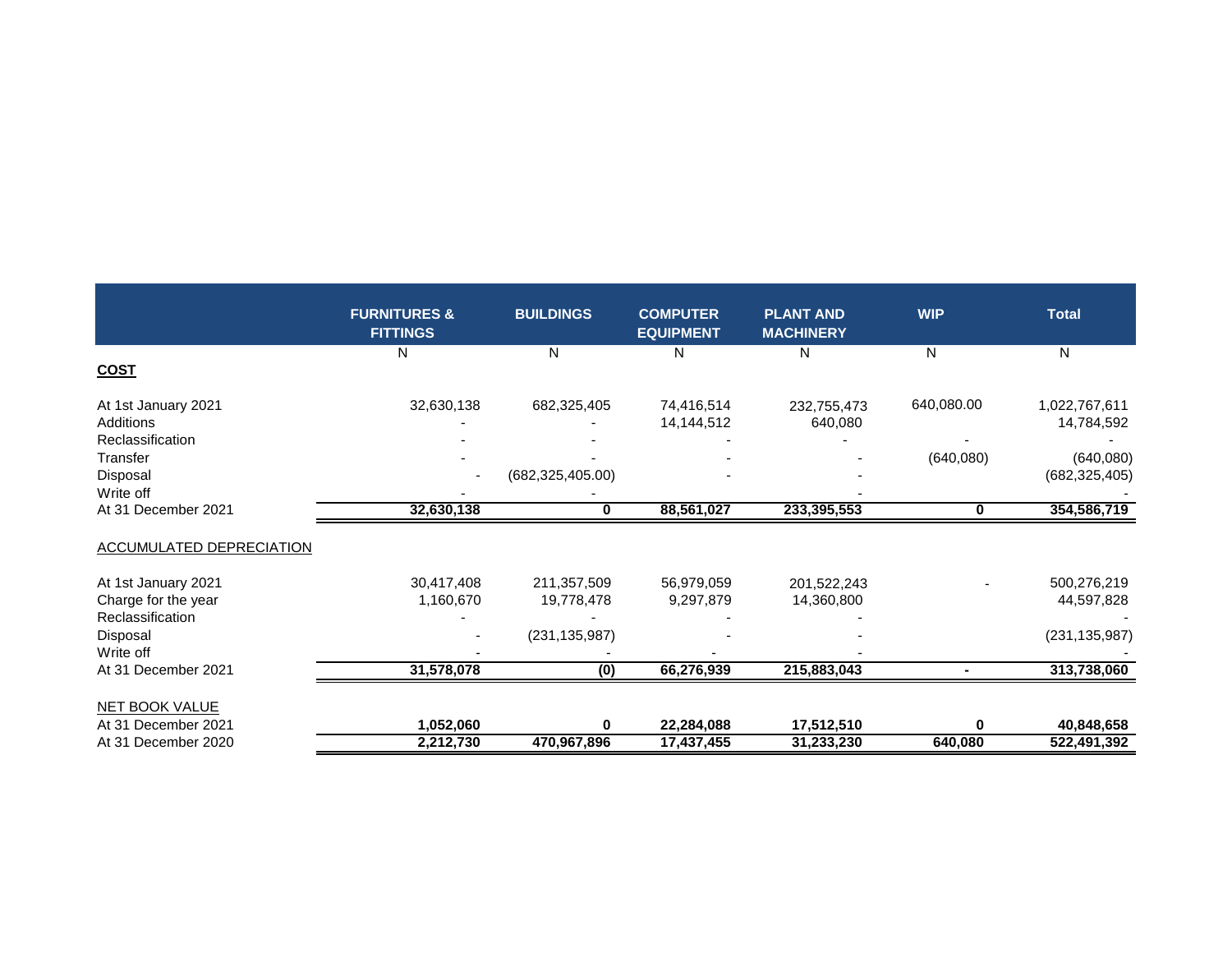### **NCR (NIGERIA) PLC**

### **SUBSTANTIAL INTEREST IN SHARES**

According to the register of members no one person or organization other than NCR Corporation, USA held more than 5% of the issued share capital of the Company as at 31 December 2021.

|                               | 2021                    |       | 2020                    |       |
|-------------------------------|-------------------------|-------|-------------------------|-------|
|                               | <b>Number of Shares</b> | %     | <b>Number of Shares</b> | %     |
| <b>NCR</b> Incorporation      | 66,705,456              | 61.76 | 66.705.456              | 61.76 |
| <b>FREE FLOAT</b>             | Number of shares        | %     | Number of shares        | %     |
| <b>Strategic Shareholders</b> | 7.017.424               | 6.5   | 7.017.424               | 6.5   |
| Parent Company                | 66,705,456              | 61.76 | 66,705,456              | 61.76 |
| Free Float                    | 34,277,120              | 31.74 | 34,277,120              | 31.74 |
|                               | 108,000,000             | 100   | 108,000,000             | 100   |

## **ANALYSIS OF SHAREHOLDING**

I

The issued and fully paid-up share capital of the Company is N54,000,000 divided into 108,000,000 ordinary shares of 50k each. Of these 66,705,456 shares, equivalent to 61.76 percent are held by NCR Corporation, USA, while 41,294,544 shares equivalent to 38.24 percent are held by Nigerian shareholders as at 31 December 2021.

The shareholding range analysis as at 31 December 2021 is as shown below;

| <b>BEGINNING RANGE</b> | <b>ENDING RANGE</b> | <b>TOTAL SHARE</b><br><b>HOLDER</b> | % OF SHARE HOLDERS | <b>TOTAL SHARE HOLDING</b> | % OF SHARE HOLDING |
|------------------------|---------------------|-------------------------------------|--------------------|----------------------------|--------------------|
| 1                      | 1,000               | 2,637                               | 34.10%             | 1,116,909                  | 1.00%              |
| 1,001                  | 5,000               | 3,973                               | 51.50%             | 8,550,757                  | 7.90%              |
| 5,001                  | 10,000              | 641                                 | 8.30%              | 4,443,222                  | 4.10%              |
| 10,001                 | 50,000              | 385                                 | 5.00%              | 6,881,994                  | 6.40%              |
| 50,001                 | 100,000             | 45                                  | 0.60%              | 3,139,867                  | 2.90%              |
| 100,001                | 500,000             | 41                                  | 0.50%              | 8,460,572                  | 7.80%              |
| 500,001                | 1,000,000           | 3                                   | 0.00%              | 1,888,313                  | 1.80%              |
| 1,000,001              | 5,000,000           | 4                                   | 0.10%              | 6,812,910                  | 6.30%              |
| 10,000,001             | 9,999,999,999       |                                     | 0.00%              | 66,705,456                 | 61.80%             |
|                        |                     | 7,730                               | 100.00%            | 108,000,000                | 100.00%            |

We hereby state that the Company's free float is in compliance with The Exchange's free float requirements for the Main Board.